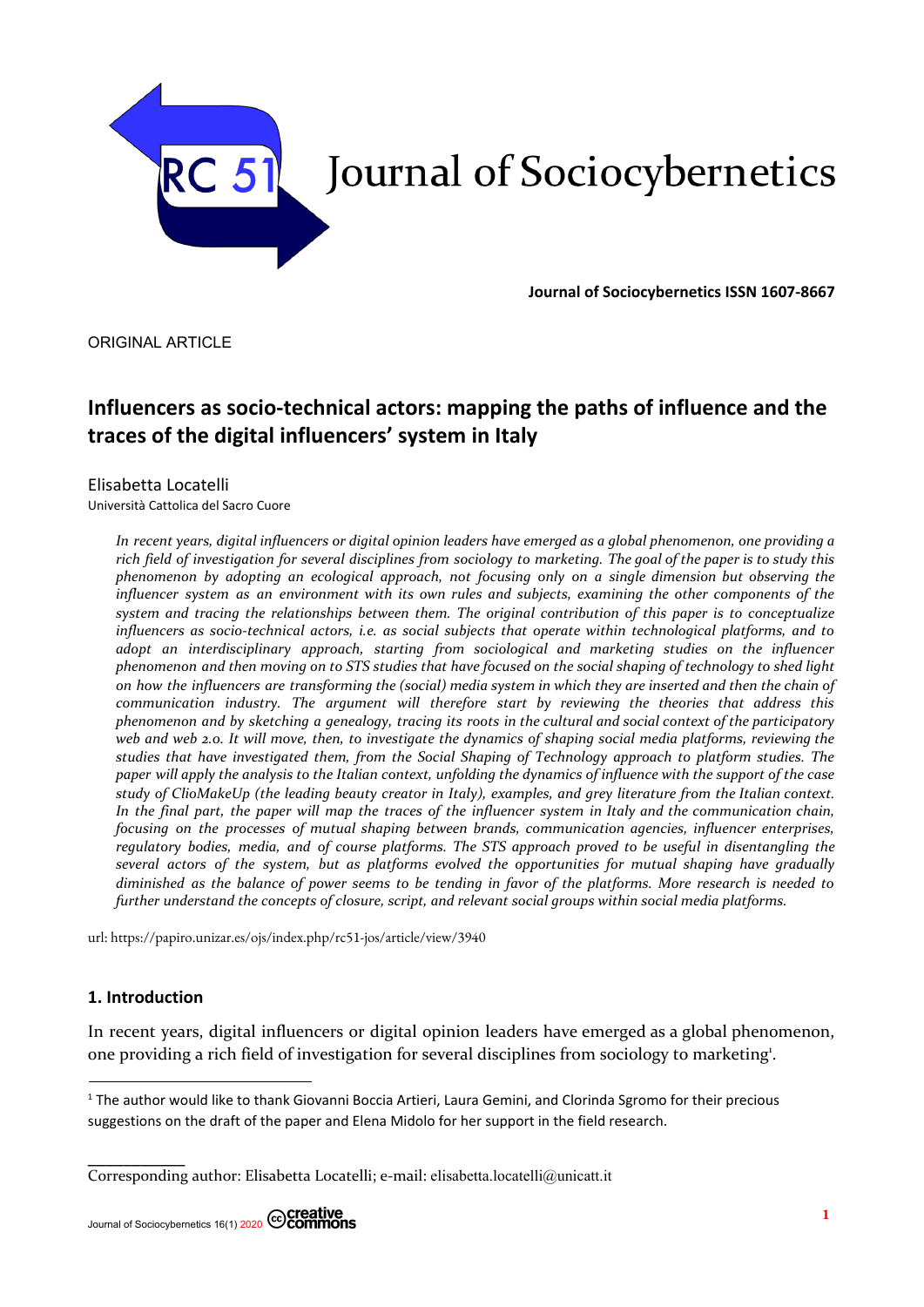The aim of this theoretical paper is to investigate this multifaceted phenomenon by adopting an ecological approach, observing the influencer system as an environment with its own rules and subjects that interact with the mass media system (Boccia Artieri & Gemini, 2019; Arriagada & Ibáñez, 2020). The starting point of the paper is that influencers are not alone in their communication and branding practices, but are inserted in a specific cultural, social, and market context, and interact with other subjects, contributing to configure the current (social) media system. In this light, influencers will be considered as socio-technical actors within a system of which the components will be unpacked and the processes of mutual shaping highlighted. Besides the literature review, the analysis will be supported by a case study, examples, and grey literature from the Italian context. It will focus mainly on Instagram recognized as the leading platform nowadays in the influencer marketing industry (O'Meara, 2019, p. 2).

The original contribution of this paper is thus in mapping this phenomenon, identifying its components and outlining the relationships between them. The paper will adopt an interdisciplinary approach, starting from sociological and marketing studies about the influencer phenomenon and then moving on to STS studies that have focused on the social shaping of technology to shed light on how the influencers are transforming the (social) media system in which they are inserted and then the chain of communication industry.

The argument will therefore start by reviewing the theories that address this phenomenon and by sketching a genealogy, tracing its roots in the cultural and social context of the participatory web and web 2.0. It will move, then, to investigate the dynamics of shaping social media platforms, reviewing the studies that have investigated them, from the Social Shaping of Technology approach to platform studies.

The paper will conclude by mapping the traces of the influencer system in Italy and the communication chain, focusing on the processes of mutual shaping.

### **2. An interdisciplinary phenomenon and a reflection on words**

The digital influencer phenomenon is well established by now and at an advanced stage of global diffusion.

Given the extent of the phenomenon and the far-ranging nature of the studies, the aim of the literature review is to isolate the main theoretical paradigms that have framed it and also to reflect on the terms used to identify it. Words actually belong to a theoretical framework and also identify practices and social groups. A tentative genealogy of the phenomenon will also be traced.

Within the realm of mediated communication, it can be argued that some of the first traces of this phenomenon can be found in online forums and communities. They exhibit several layers of social interactions, revealing the presence of expert users or users that catalyze other users' trust. Among the communities which have received most attention, there are online forums and groups devoted to health promotion or to the support of patients suffering from specific diseases. At first, researches showed the usefulness of the community support and of mediated communication for health education (White & Dorman, 2001) and also highlighted that role differentiation and the development of different levels of expertise among the users has emerged during time. Users with a major role in the communities were identified and described as "key opinion leader" (Guo et al., 2016). A similar terminology was used in studies about offline communities (Kelly et al., 1991). Both recall the crucial work on opinion leaders (Katz & Lazarsfeld, 1955). Shi & Salmon specify that "opinion leadership on social media, may rest not only on the ability to access or disseminate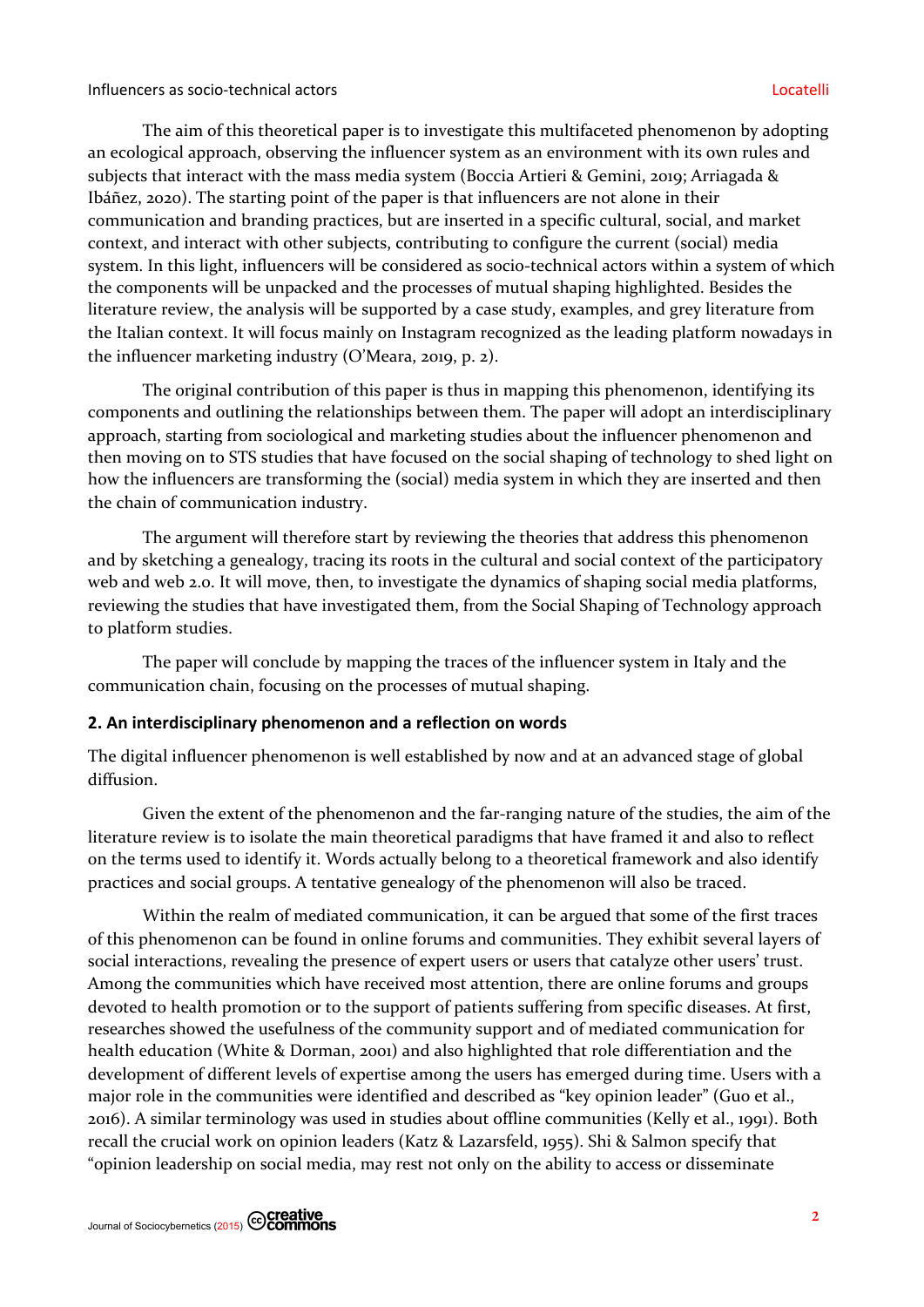information but also on the ability to bridge groups [14], build critical links in information dissemination [14], and trigger others in the network to share information [16]" (p. 2). Although other models of information diffusion were identified online beside the two-step flow model (Shi & Salmon, 2018) the characteristics of opinion leaders identified by Katz and Lazarsfeld (about opinion leaders) are still valid, among which: personal attributes (activeness, verification, information and communication technology development in one's location); competence; social positions (Shi & Salmon, 2018).

Other terms used in the medical research field are "peer experts" "who have high health literacy skills and are interested in sharing this information" (Vydiswaran & Reddy, 2019, p. 42), and community champions or health influencers (McCosker, 2018). McCosker, in his analysis of the beyondblue community, pointed out that among the community users who become champions, or health influencers, there are those who have had experience of the disease and successfully recovered. However, he also highlighted that the experience of the disease is not enough: it is necessary to transform that experience so as to connect with other users or lead them to connect with each other (McCosker, 2018). The second element is framing, "which refers to both the act of expertly articulating mental health experiences and recovery strategies, and the durable frames, points of reference, key posts, ideas, practices and behaviors that hold sway or take shape as norms or conventions – particularly through the interpersonal flow of affects and the generation and management of empathy" (p. 4757). The third element is feedback cycles, which is to say that influencers have styles and rituals of interaction that allow them to consolidate their position (McCosker, 2018).

Another fundamental step in the development of mediated communication and of web 2.0 are blogs. Within the blogosphere, studies have evinced that there were "A-list bloggers" whose existence was already detected by Blood in 2002 (Herring et al., 2005) and of whom there are already traces in studies conducted in the early 2000s. Herring et al. (2015) define A-list bloggers as "those that are most widely read, cited in the mass media, and receive the most inbound links from other blogs" (p. 19) and make effective these traits, identifying them as "as the blogs with the highest number of other blogs that link to them" (p. 4). External links pointing to the blog are the main parameter of evaluation, because the link had a deeper significance, not only connected with popularity but also with trust (Locatelli, 2014). Ko has shown that a-list bloggers maintain their status by writing every day and giving feedback to their audience (for example incorporating quotes in their articles), have a high number of in-degree links, and attract new audiences by building a "personal brand" (Ko, 2012). Consideration of this phenomenon therefore starts with the social role and personal characteristics that these individuals have.

Passing on to social media, it would be impossible here to attempt a complete review of literature about influencers, and this would also exceed the scope of this genealogy. The present objective is to map the different terms used, theoretical frameworks, and their characteristics.

A wider term used is "digital influencers" (Cotter, 2019; Uzunoǧlu & Misci Kip, 2014) which is connected both with the theoretical framework of opinion leaders and that of influence. Uzunoğlu & Misci Kip (2014) recalled the Two Step Flow of Communication theory of Katz and Lazarsfeld and also Katz's reflection about the characteristics of an opinion leader being personality (values and opinions), competence and expertise, social location and size network (Uzunoǧlu & Misci Kip, 2014). In this frame, influencers are comparable to opinion leaders because they share some characteristics, "such as openness to messages, and taking the role of discussant, and [proving] influential and valued among social contacts" (p. 593).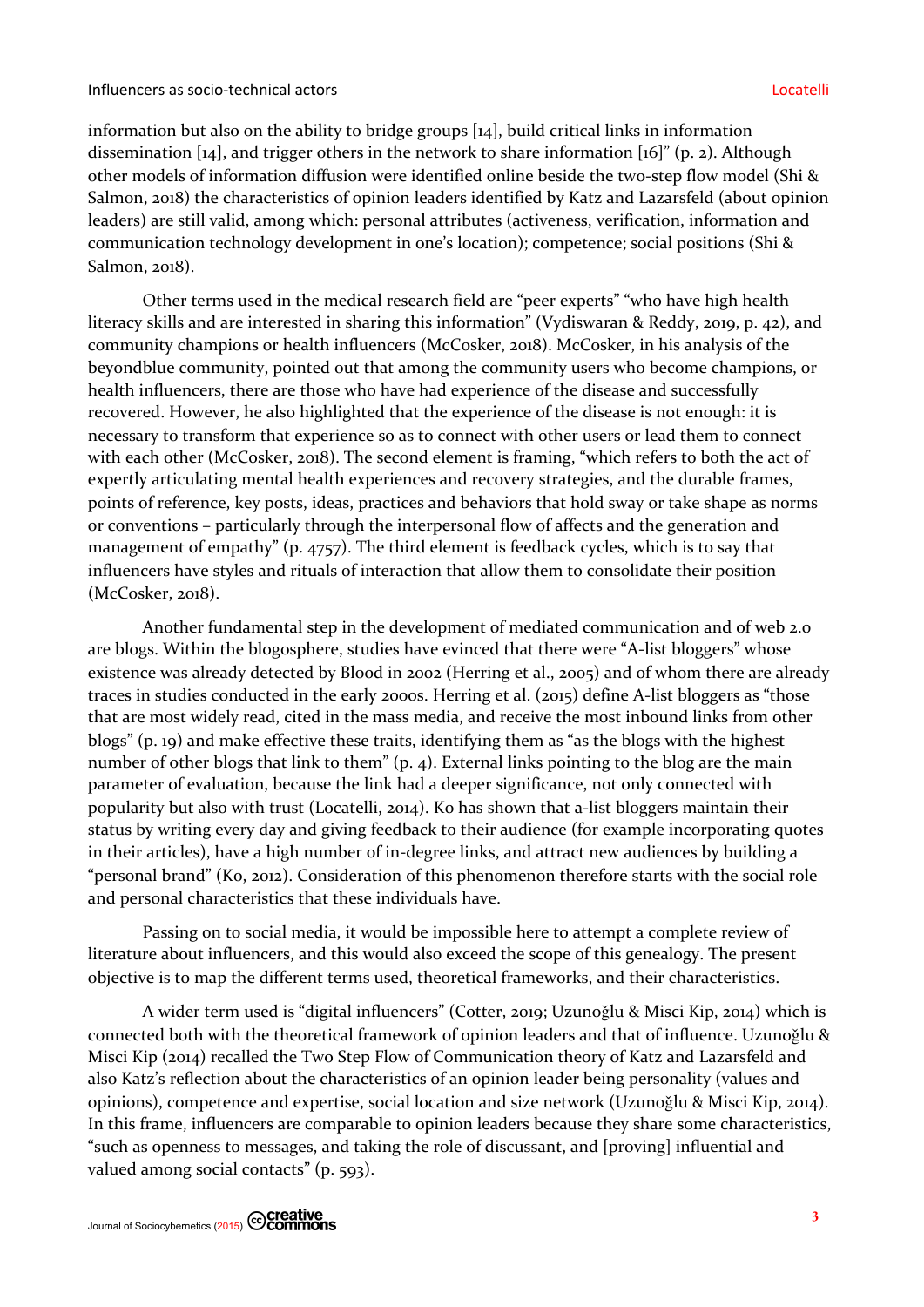#### Influencers as socio-technical actors Locatelli

Other studies adopted a more specific term, "social media influencers" (Audrezet, de Kerviler, & Guidry Moulard, 2018; Hurley, 2019; Stoldt, Wellman, Ekdale, & Tully, 2019), explicitly referring to the field of social media. Marketing and public relation studies recognized social media influencers as a new kind of endorser or individual for promoting brands and products (Audrezet et al., 2018). Audrezet et al. (to which we refer for the single references) acknowledged also that prior research had investigated marketing with "various influencers" (p. 2) such as endorsers, bloggers, vloggers, YouTubers, Instagrammers, and micro-celebrities (p. 2). These terms indicate that in some circumstances influencers are not present and effective on all digital communication but are platform-specific. Arriagada and Ibañez (2020) found that fashion creators felt the term influencer as a commercial label externally imposed. These paradigms still focus on the social role and personal characteristics of these individuals but also recognize the role of the digital platforms.

Tending in the same direction, it is interesting to see that another term used in connection with fashion bloggers is "content creator" (Duffy, 2015), which identifies content as an intermediary in constructing the online presence of these individuals.

This phenomenon has also been studied within the theoretical framework of micro-celebrity and internet celebrities (Abidin, 2016, 2018; Senft, 2008). Although not every form of micro-celebrity to emerge from digital media and social media is identifiable as a digital opinion leader or an influencer, they share some common traits. Abidin (2018) identifies six measures to assess internet celebrities and especially micro-celebrities: the scale; the platform; the audience; the nature; the practice; and the impact (p. 14-15). Influencers are in this context a "critical form of internet celebrity given their ability to attract and maintain a sizable following on their social media platforms, through highly engaging and personalized content production, which can be used as conduits of information to amplify messages" (Abidin, 2018, p. 71). She therefore identifies influencers both as "mediators" in business research and as displaying "as a vocation and practices focused on social media-based, multimedia, fame on the internet" (Abidin, 2018, p. 71).

The review of terms and theoretical frameworks has shown several different approaches to the phenomenon and the variety of terms suggests the richness of disciplinary perspectives and the overlapping of several layers of social phenomena. Common characteristics of these subjects appear to pertain to the three areas of personality, social relations, and expressive ability. Put succinctly, the personality attributes include competence, expertise, personal branding, capacity to dominate the social media platform in which they operate; social relations depend on social location, ability to manage and nurture social relations, ability to be connectors, capacity to be trusted, openness to messages, and ability to have a role in discussions; expressive ability hinges on the capacity to constantly create interesting digital contents and to distribute them.

Moving on to the specific topics investigated by research, they can be divided into five main areas.

A first area is interested in analyzing influences'/opinion leaders'/celebrities' identity development on social media and impression management. Among the topics investigated are authenticity management (Audrezet et al., 2018; Hurley, 2019) and self-branding (Senft, 2013).

A second area has concentrated on how the influencers/opinion leaders/celebrities created their expertise, focusing on trends creation (Zhang, Zhao, & Xu, 2016), reasons to follow them (Winter & Neubaum, 2016), and digital labor (Abidin, 2017).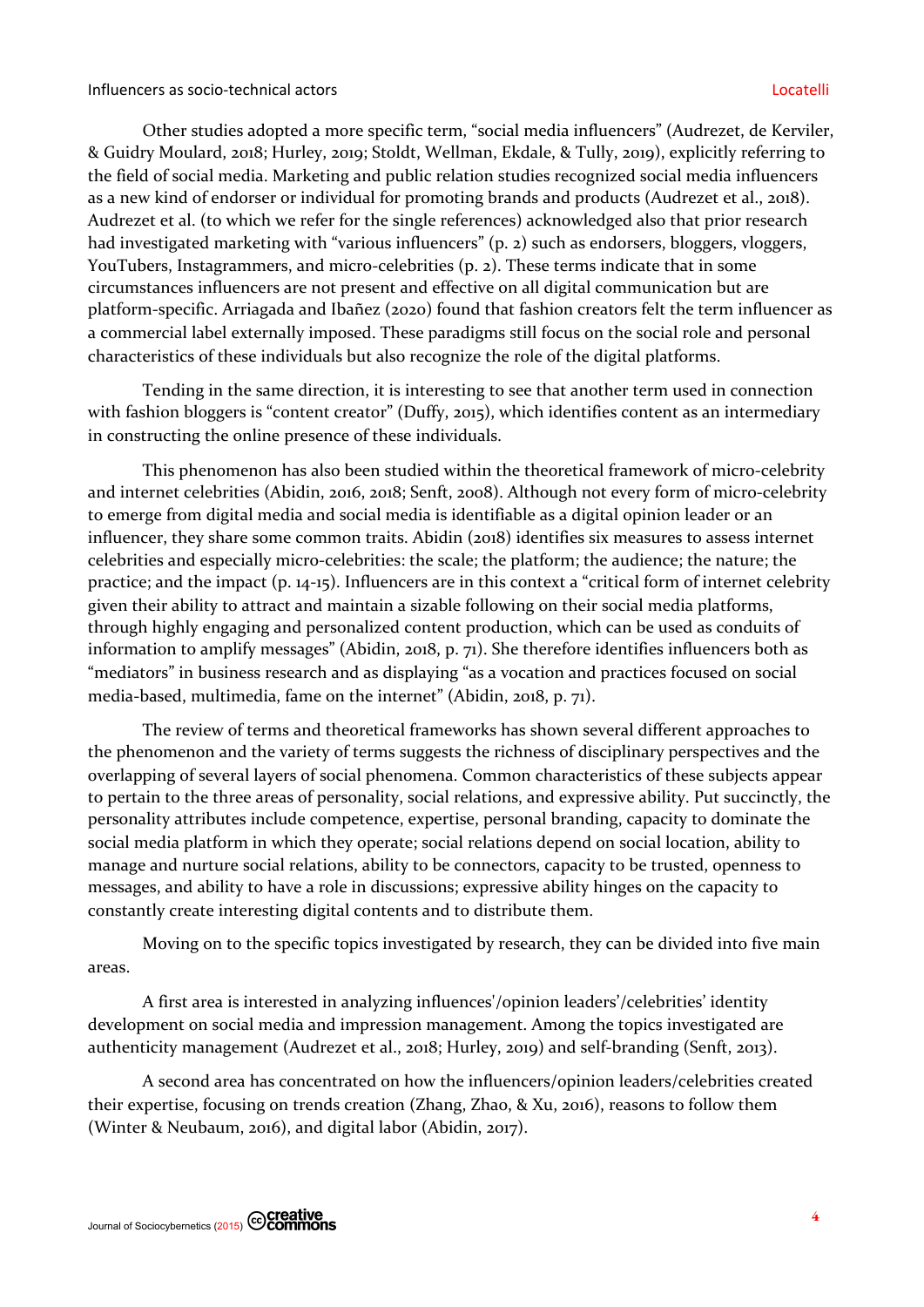### Influencers as socio-technical actors Locatelli

A third area has examined the relationship between the influencer/opinion leader/celebrity and his/her social network, analyzing the relationship between influencers and brands (Abidin, 2016, 2017; Jin & Muqaddam, 2019; Kapitan & Silvera, 2016); the construction of a community of practices around blogger and YouTube channels (Gannon & Prothero, 2018) or the criteria for selecting the right influencers for a campaign (Bokunewicz & Shulman, 2017; Uzunoğlu & Misci Kip, 2014).

There are two more topics, strictly connected with the previous ones and interrelated: the nature of labor and the relationships with the platforms in which these subjects are acting.

Academics have reflected on the nature of this new form of labor, conceptualizing it as "aspirational labor" (Duffy, 2015), in which influencers are often underpaid and their actions (content production, community relations) commodified (Duffy, 2015). Cotter (2019) points out that in their work digital influencers constantly negotiate with platforms, struggling to gain visibility without which they would immediately forfeit the attention of brands and hence their livelihood. To keep up with algorithm rules and to manage their visibility, digital influencers may choose either to nurture a "relational influence", based on authentic relations on the platform, or a "simulated influence" in which actions on the platforms (like, comments, sharing) are motivated only by interest, taking part for example in engagement pods (Cotter, 2019). O'Meara points out that engagement pods may be a way to resist the imbalance potential of algorithms and to keep their values high (O'Meara 2019).

The increasingly important role of platforms and their affordances is a stimulus to find paradigms to investigate their role, as this paper will attempt to do by matching studies of digital influencers with STS studies.

# **3. Social shaping and digital platforms**

The Social Shaping of Technology paradigm and especially the Social Construction of Technology paradigm (SCOT) (Bijker, Pinch, & Hughes, 1989) has aimed to study the shaping processes which occur when technology is conceived and designed. In analyzing these processes, scholars introduced the concepts of "interpretive flexibility" and "closure" (Bijker et al., 1989) which both refer to the meaning that a technology may have. It can actually be different and can be closed at a certain point when a consensus emerges, and it can be shaped by the "relevant social groups" involved in the process (Bijker et al., 1989). The theoretical framework of the Social Shaping of Technology and the attention to the process of shaping was applied also to ICTs (Information and Communication Technologies) in which the user has a role in defining, configuring and personalizing the technologies (Oudshoorn & Pinch, 2003). Williams also highlighted the role of ICT users in finding new meanings and uses (Williams, 1997). Working in a similar area, the PICT (Programme on Information and Communication Technologies) studied the relationship between technology and society in terms of design, work, and institutional policies (Dutton 1996, 1999). The edited books by MacKenzie and Wajcman also analyzed the social shaping of software (Mackenzie & Wajcman, 1985, 1999) and, following this path, other researches also demonstrated the cultural shaping of technologies such as the personal computer and mobile phone (Pasquali & Scifo, 2004; Scifo, 2005). Other scholars pushed forward the analysis of the social shaping of cultural artefacts and computer-mediated communication tools (Fulk, 1993). These researches showed that users' beliefs, imaginations, discourses contribute to shaping the use, the adoption practices of a specific tool.

Siles (2012) has applied the SCOT paradigm, including the concepts of "relevant social groups", "articulation" and "interpretive communities", to the study of the early evolution of blogging. Investigations into platforms clearly showed that they are non-neutral because they drive users'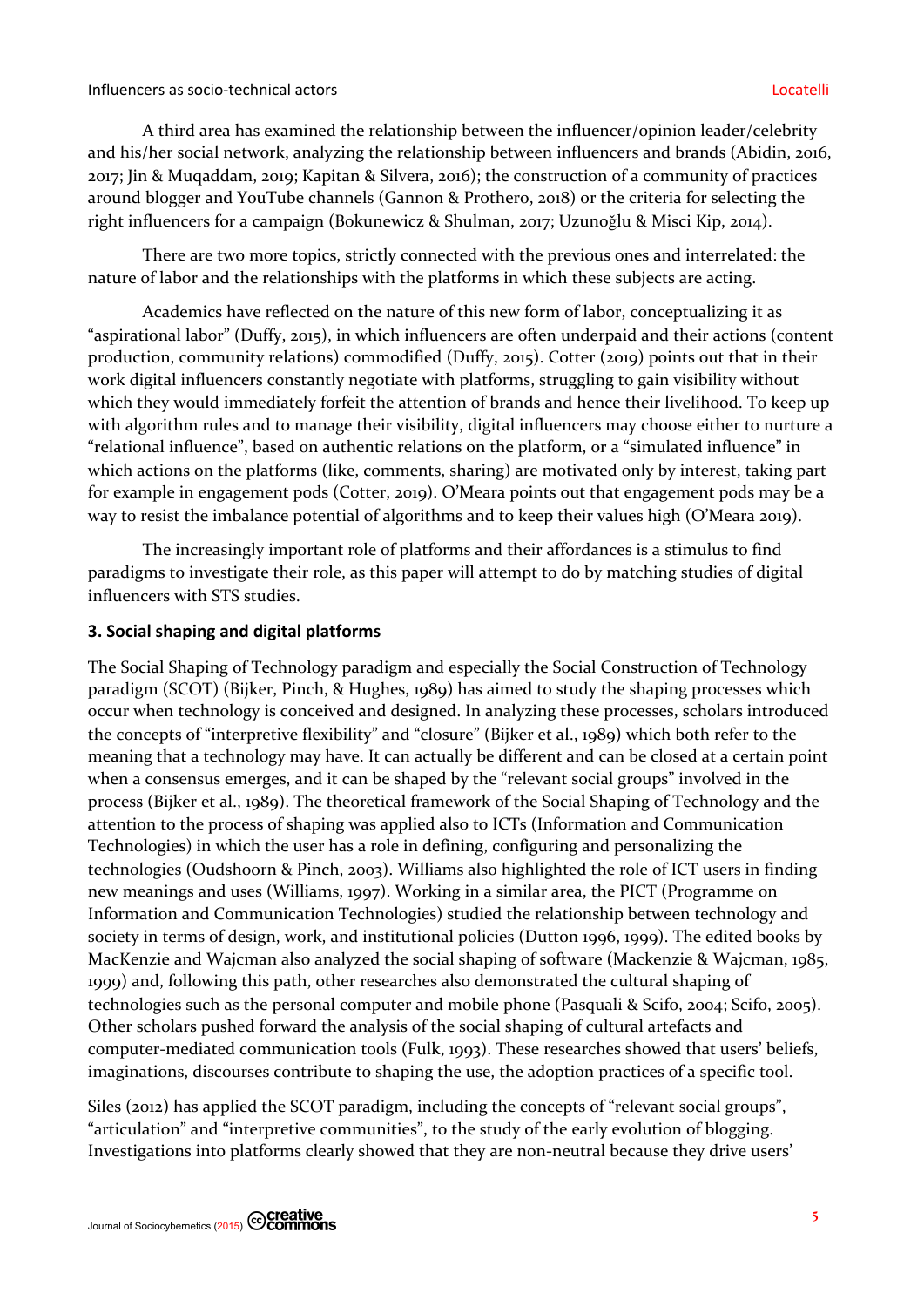behavior, for example through social and technological affordances that guide their actions while serving the commercial interest of the platforms themselves (Hurley, 2019; Postigo, 2016). As Aroldi and Vittadini evidenced (2015), reconducting social network uses both to "the design of interfaces and affordances" and to "users' social position" is a form of "reductionism" (Aroldi & Vittadini, 2015, p. 195) that they overcome by using the concept of "style" "as a form of personal agency that mediates between the constraints of technological affordances and the structure of opportunity in which the actor is rooted and which directs and restricts his/her action" (p. 195). In their thorough exploration of affordances in the context of social media platforms, Bucher and Helmond tackled the broad meaning of affordance, that comprehends interfaces, features, imagined affordances, and also vernacular affordances, but also highlighted the need for an approach that considers the platform and the affordances specific to it. They also point out that platforms may involve the various types of users differently and enable different forms of action for each of them (Bucher & Helmond, 2018).

The role of users in platforms is such that one the one hand, their activities are exploited for marketing purposes, on the other hand, they can appropriate the platforms' dynamics to influence and shape them (Dijck and Poell 2013; Van Dijck, Poell, De Waal 2018). Social media are platforms constantly open to change, in a permanent "always beta" state (Vittadini, 2018); this implies that also their meaning and adoption practices may vary according to the period, the culture or the country of adoption. Bloggers, for example, contributed to define the meaning and the functions of the blogging itself in various countries (Locatelli, 2014; Siles, 2017). This process was also recognized in the study of Mídia NINJA, a Brazilian alternative media (Vila Seoane, Hornidge, 2018).

Specifically, working on influencers and social media, Carter (2016) conducted one of the first studies to analyze the concept of influence by adopting a socio-technical approach. He demonstrated that influence is determined by social, technical, and business dimensions and influencers act strategically inside the platforms to maintain or improve their status, interacting with their followers or with non-human entities like brands or hashtags (Carter 2016, p. 11). Hurley recognized that the construction of authenticity practices by female Gulf-Arab social media influencers passes through the affordances of the Instagram platform, both at a practical and imaginary level, arguing "that the multimodal affordances of social media, at material, conceptual, and imaginary levels, offer bricolage identities for individuals and communities navigating contradictions of a neoliberal imaginary" (Hurley, 2019, p. 15). Another important consideration is that influencers are users with specific traits, such as the transition from an amateur activity to the professionalization of their work (Abidin, 2016, 2017). The professionalization process is a key passage in defining traits and characteristics that belong to an influencer and in creating and consolidating a status that will win recognition from other users and enable him/her to negotiate their relationship with brands.

The mutual interaction between users and platforms, and between users, contents, and infrastructures that emerges from the above-mentioned studies is strongly reminiscent of the reflections to have emerged from SST studies.

If, on the one hand, platforms regulate and control users in line with specific intentions enabled by their affordances, on the other hand users, including influencers, are able to direct the uses of the platform, to exploit some features to build their personality and social network. In this process, marked by a savvy use of platforms and their affordances, by constant relationship with their communities and an ability to assess their status, it can be argued that influencers are in a position to function as major socio-technical actors or as "relevant social groups" in defining and shaping paths of use at both a practical and imaginary level of social media platforms. Moreover, it can also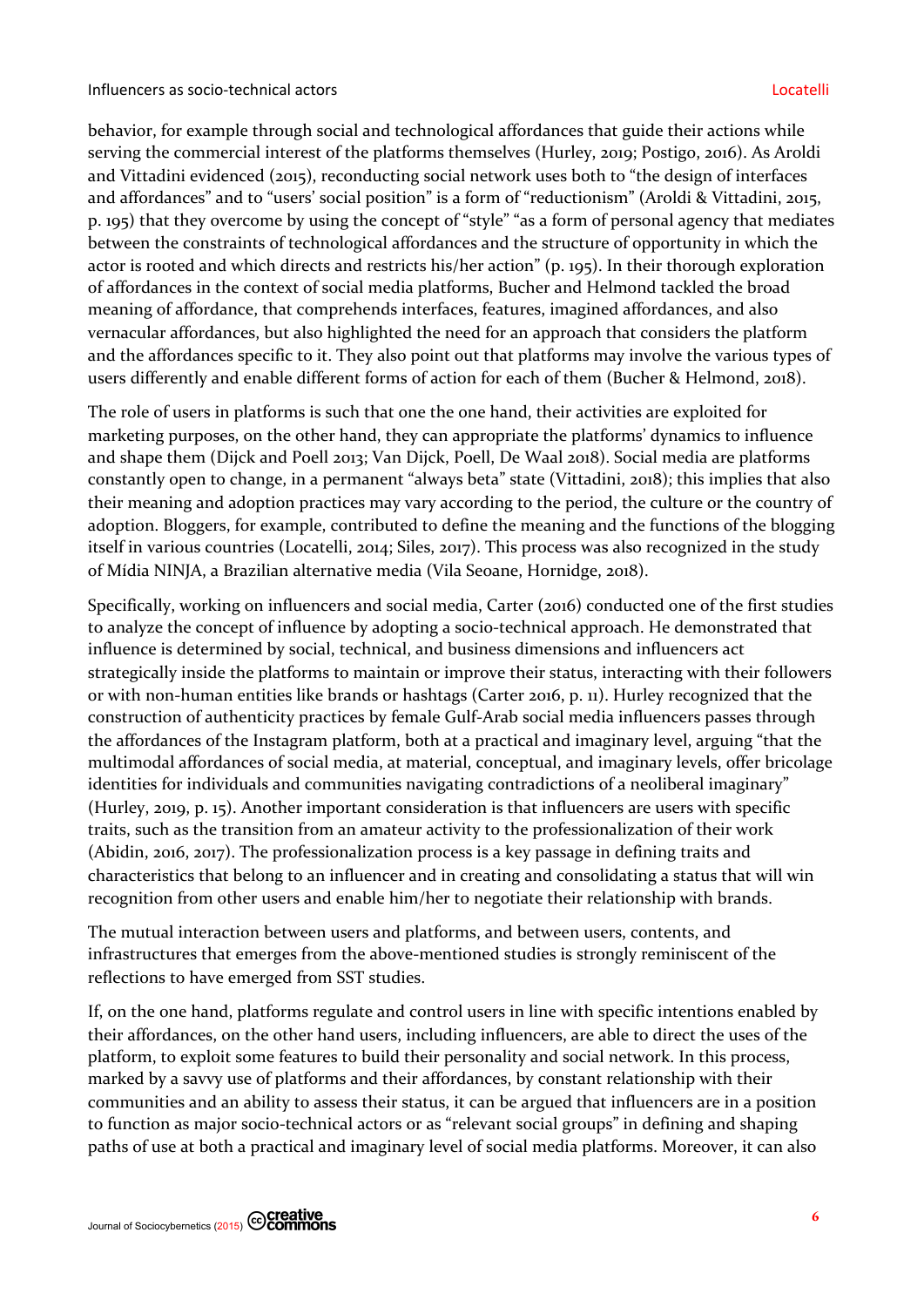be argued that influencers are not the only actors in this shaping process, but they operate together with other subjects, interconnected and constituting a system.

The remainder of the paper will try to back this hypothesis with a case study, examples, and grey literature from the Italian context.

### **4. Influencers as socio-technical actors: traces of a system**

Having studied the meaning and characteristics of digital influencers in depth and illustrated the dynamics of social media platforms which both drive users' behaviors and are shaped by them, the hypothesis of digital influencers as socio-technical actors will be tested within the Italian scenario. This will be done by means of a case study of ClioMakeUp developed from the ethnography of her profiles and personal interviews with Elena Dominique Midolo (CEO of ClioMakeUp), Clio Zammatteo (Co-Founder & Talent of ClioMakeUp) and Claudio Midolo (Co-Founder & CTO of ClioMakeup and Clio's husband). The case was chosen because it is exemplary and therefore invites reflection on the whole phenomenon. The analysis will be based also on previous research into digital communication agencies and the evolution of professions (Locatelli, 2109), grey literature, newspaper articles, examples from the Italian context. The discussion will draw on the literature and the case study to shed light on the digital ecosystems and also on the power relations that exist within them.

### 4.1. Paths of influence

Before starting, the case study will be described briefly. ClioMakeUp, whose real name is Clio Zammatteo, is the most famous digital beauty creator in Italy. Her digital presence began with a YouTube channel, but she now has her own company and product line and is described on her blog/website as "make-up artist, beauty blogger, Youtuber and Tv personality" (ClioMakeUp, n.d.).

ClioMakeUp started her YouTube channel from New York in 2008, bringing to Italian YouTube users a brand-new genre of videos (makeup tutorials), popular in the USA but not yet in Italy (interview with Clio Zammatteo and Elena Dominique Midolo; Milano, 2019), and thus becoming one of the early adopters of the platform. She was also the first Italian YouTuber to be part of the YouTube partnership program that gave the content creator part of the revenues from YouTube advertising, being paid by YouTube for the extensive publicity that her contents achieved on the platform. This changed her approach to video production because she had money to spend on new products to test and review, and this can be interpreted as a first step on the road to professionalization (Milano, 2019). This moment was also important in defining and consolidating her status as a YouTuber in the beauty field. She then moved to other platforms, like Snapchat and Instagram. She opened a blog in 2013, now managed together with a team (Milano, 2019), and also a forum connected to the blog to host the discussions of her community of followers. This progression relies on the use of professional tools to create contents (Milano, 2019), the formation of a team to manage the influencer's social media presence and also the use of new platform features, like the customized GIFs, such as the ones created to celebrate ClioMakeUp's most common phrases, products, and recent collaboration with a global beauty brand. Speaking of the current media ecosystem, Clio is also periodically a tv host on programs devoted to beauty and make up (interview with Clio Zammatteo). She recognizes two main assets of her career: the centrality of audiovisual storytelling in developing the contents, and of honesty and transparency toward her community (interview with Clio Zammatteo).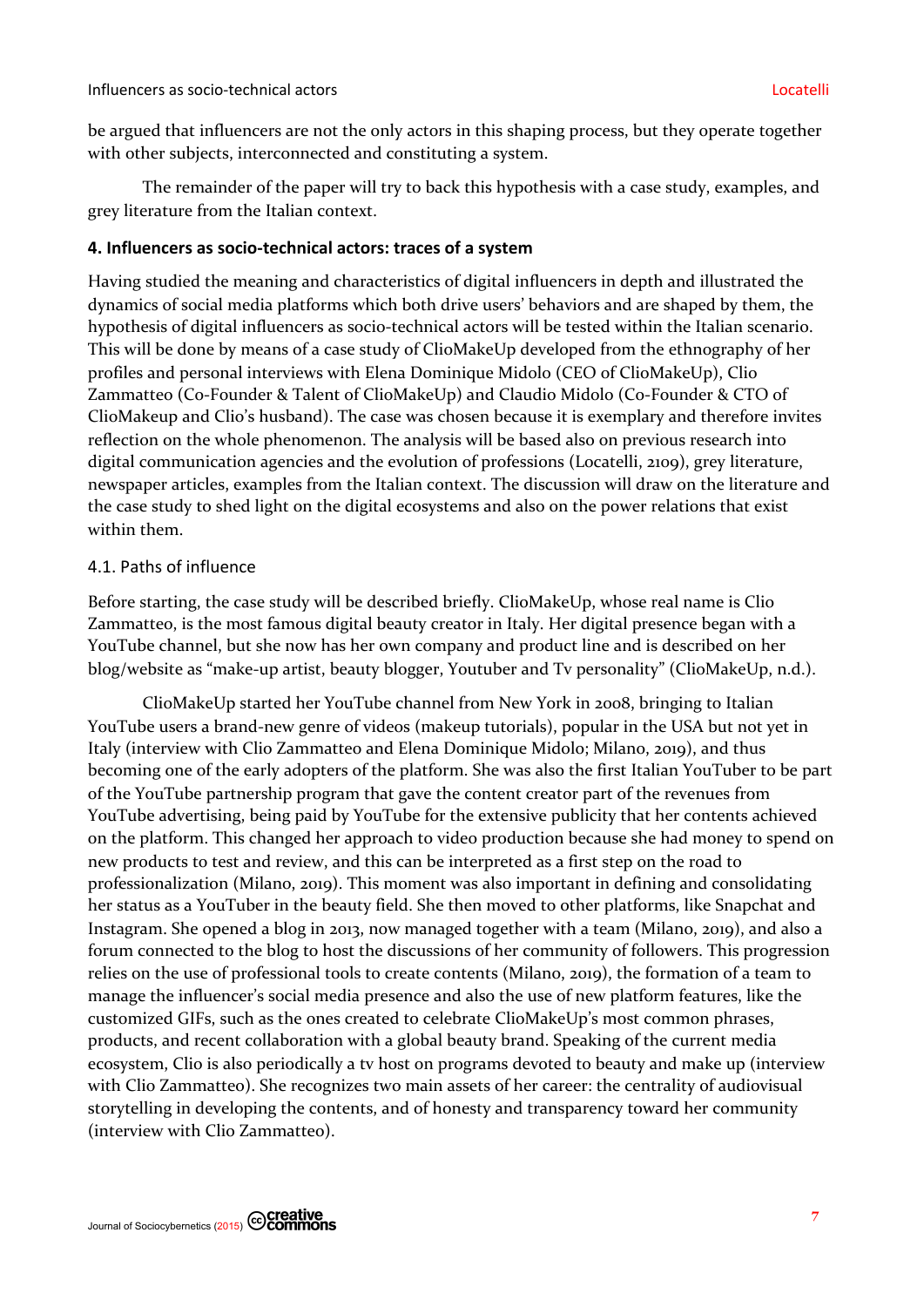Becoming an entrepreneur seems to have been a turning point in her career, because it marks the transition to managing her image and her relations with brands and other institutions without intermediaries. As specified on the website, all the relationships are managed internally, without requiring any intermediary (ClioMakeUp, n.d.). Clio says that having a team was a major change for her because she became more responsible for the entire project (interview with Clio Zammatteo). Although her studies ensured that she was already a make-up professional and a skilled video maker (Milano, 2019), the creation of a team and then of a family enterprise demonstrates her professionalization and status. The model adopted was also original because it is a direct-to-consumer, not very common on the Italian market, and all centered on the philosophy of Clio Zammatteo herself (Milano, 2019).

The terms that Clio Zammatteo uses to describe herself are "content creator", especially as regards the starting of the YouTube channel. She acknowledges that she once fitted the definition of "influencer" but says it no longer applies to her, claiming that she now sees herself as an "engager" (interview with Clio Zammatteo).

The first area that will be examined is the role of influencers in shaping the platforms and their uses.

Previous studies evidenced that influencers are often early adopters of platforms (Archer, 2019a; Uzunoǧlu & Misci Kip, 2014), directing attention to new platforms created and attracting new users to them. In Italy, for example, bloggers moved from platform to platform or created accounts on multiple platforms in order to expand their social networks and always be seen as innovative (Locatelli, 2014). As explained in the case study, Clio is an example of drawing attention to a new social media channel and form of content, like YouTube beauty tutorials, in Italy.

As a category, digital influencers also have the to push platforms to change or introduce new features, as happened recently with the introduction of Instagram Reels, a feature very close to those of the emerging social media platform Tik Tok. Not as individuals but as a category, or as leaders of an opinion movement, influencers seem to have the power to shape platform policies together with other users. A telling example is the attention brought to bear on the former Instagram policies banning breastfeeding images on the platform which were changed in the wake of protests from influencers and users (Locatelli, 2017).

Again, as regards policies, the grey zone of unpaid and paid relations between brands and influencers and the pressures of regulation entities, spurred platforms to develop tools and policies to make such collaboration more transparent (Instagram, n.d.). Clio Zammatteo was one of the first creators and influencers to disclose paid partnerships before the bodies entrusted with drew up common guidelines requiring the disclosure of paid and unpaid collaboration between brands and influencers (Milani, n.d.). On this theme, Clio has always had a very firm philosophy of transparency towards her community, each time publicly disclosing all the subjects involved in the partnership (interview with Elena Midolo; interview with Clio Zammatteo).

An initiative that made history from this point of view was the inclusion of influencers among the categories that could belong to the IAP (Istituto di Autodisciplina Pubblicitaria), the authority that regulates advertising standards with a view to promoting correct, honest, transparent, and true information. One of the first influencers to join the IAP was Chiara Ferragni (Porro, 2018). The collaboration between brands and influencers shown by #advertising (or similar, like #sponsored, #suppliedby), also conditions the practices of other users, and mainly of wannabe influencers, who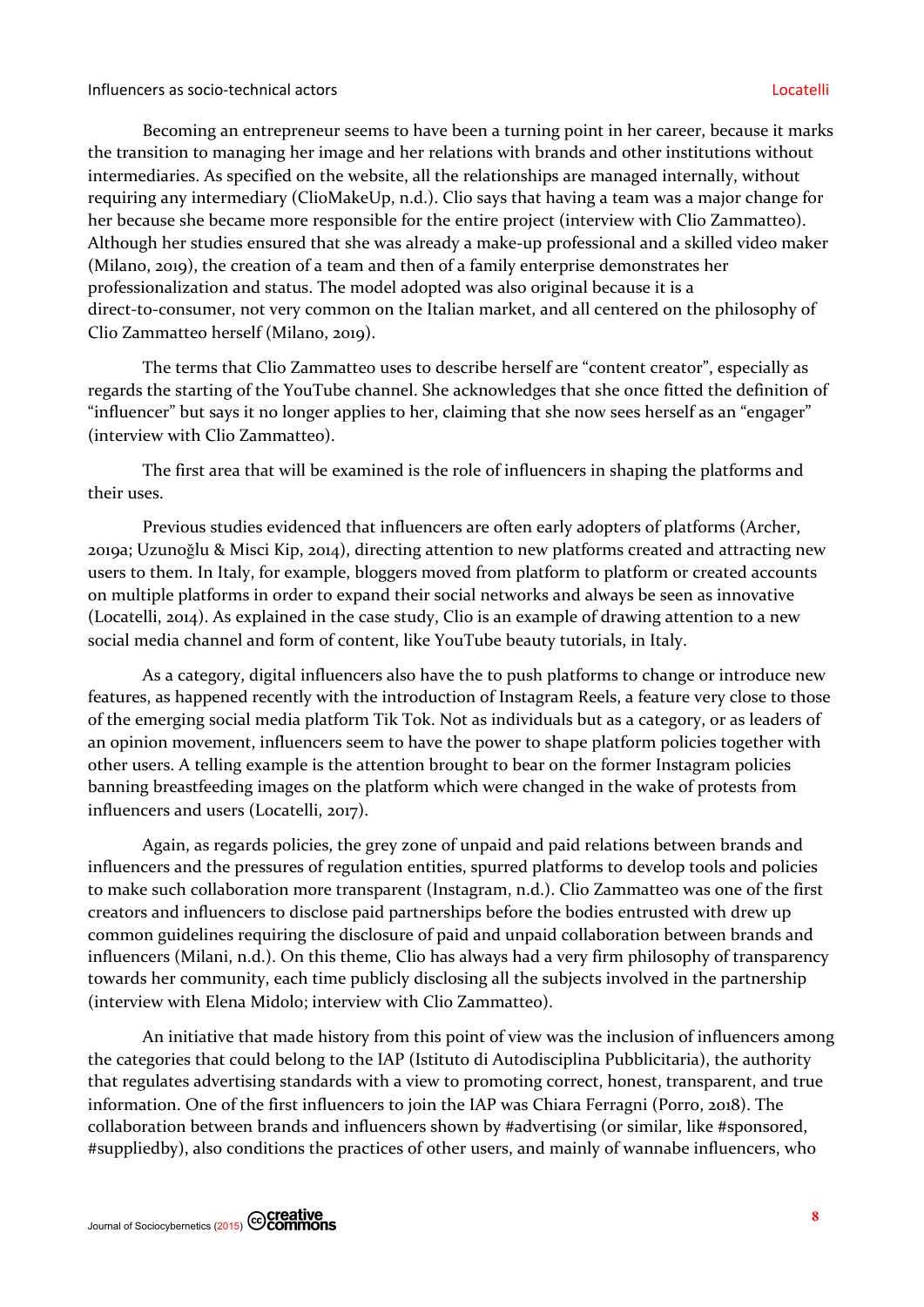adopt them even when there is no real partnership: the goal is to pretend it exists in order to increase their status among followers and brands (Morvillo, 2019). This is a sign that having paid partnerships that are exhibited as such is a trait that distinguishes a consolidated influencer from one that whose status is not yet established.

These regulations show, on the one hand, the progressive integration of influencer marketing practices in the marketing and advertising disciplines, but recognize, on the other, the potential power of influencers in promoting products, services and brands.

The process through which influencers gain visibility and relevance in the eyes of brands and other users entails exploiting (Abidin, 2016) the social and technical dynamics of social media, working to build an "authentic" self-image (Archer, 2019b; Gannon & Prothero, 2016; Hurley, 2019; Lutton, 2019) so as to nurture their social network by creating a sense of intimacy (Abidin, 2015; Abidin & Thompson, 2012), presenting themselves as authoritative in their field and thereby expanding their social networks (Uzunoğlu & Misci Kip, 2014). They are also able to exploit the technical features of the platforms, such as popularity (Van Dijck & Poell, 2013), by showing the metrics of engagement of their posts showing the audience data; or using hashtags strategically to obtain and maintain visibility (Carter, 2016). ClioMakeUp does this by disclosing the metrics of the different channels on her website (ClioMakeUp, n.d.).

Influencers have also created (and somehow institutionalized) a style of self-presentation and a set of strategies for being on social media that are used by the so-called wannabe influencers to achieve their status, or simply by other users who want to publish contents in the same area, as Archer showed with mummy bloggers (Archer, 2019a). Among the examples can be cited the way in which the Instagram profile is built by using specific hashtags in the bio (like #beautyinlfluencer), by inserting the email address for business contacts regardless of the number of followers. This is a part of the process of consolidating content creators and influencers as a "relevant social group", in the language of SST, that have a role in shaping the platforms.

The paths of influence not only go from influencers to users and platforms, but also the other way around, showing unbalanced networks of power. Platform changes condition the way in which influencers act and strategically shape their online presence.

One major change was when Instagram feed turned to being algorithmically ordered and no longer in reverse chronological order (Instagram, 2019). This led to a potential reduction in the number of posts seen in the feed. Cotter (2019) and O'Meara (2019) show the strategies enacted by digital influencers for "gaming the system" through engagement pods and tactics like follow/unfollow. Another strategy that influencers and brands use is to share the posts in their Instagram stories to signal their publication to users. Instagram Stories, at present, are shown at the top of the app in reverse-chronological order and are instantly updated with new contents. Recently, Instagram introduced another change, choosing not to show publicly the overall number of hearts (likes) that each post obtains (Sclaunich, 2019) on the app, although they are still visible on desktop view. The number is shown only to the creator of the post and is available through platform analytics. Beside the commitment to preventing people from becoming addicted to likes and reactions to their posts (Fitzgerald, 2019), this choice will probably have consequences for the way in which instagrammers, creators, and influencers create and disseminate their content and relate with brands. This is because metrics are an index of visibility (Cotter, 2019) and a parameter for work evaluation and future engagement (O'Meara, 2019). Another outcome will be, then, that brands for sponsored contents will have to use platform analytics or to rely on the data supplied by the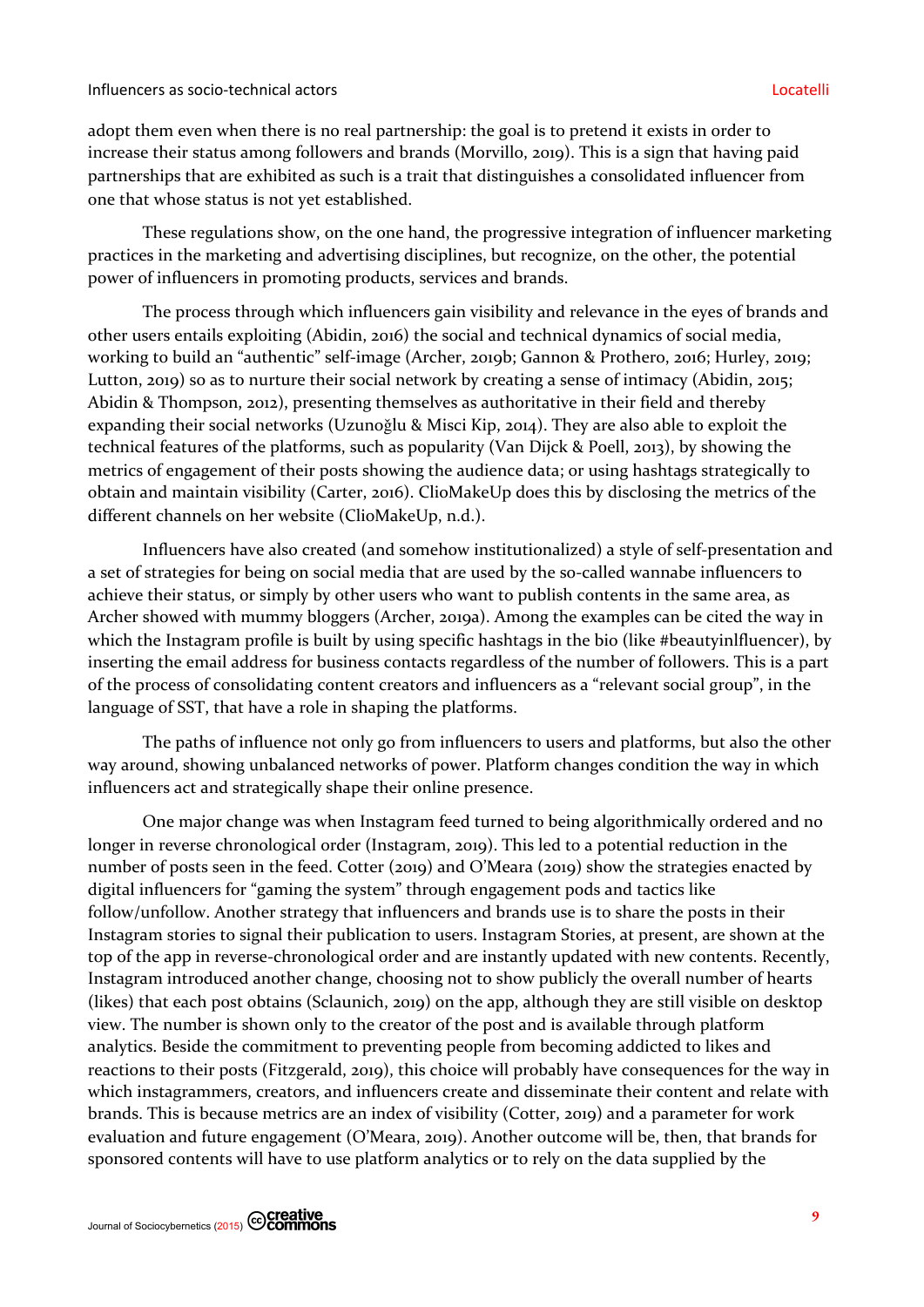influencer to realize the engagement that the content posted produced. This can also be interpreted as a decision to move from these kinds of metrics to different metrics that assess the quality and the capacity of influencers to really influence people such as increase in purchases or change in purchase habit or in the beliefs about the products. It can also prevent practices designed to surreptitiously raise the number of followers or the engagement rate buying them (Sclaunich, 2019). Clio Zammatteo thinks that this decision will not affect the big players, but it is likely to impact profiles with a smaller audience, and she also says that it is important to have a proprietary website to contain these changes (interview with Clio Zammatteo).

As previously mentioned, this paper also aims to extend the range of the analysis by identifying other components that make up the system and interact with the former ones (influencers, users, platforms, and brands. See also Abidin, 2018). The paper will try, then, attempt to draw up an outline of the system around influencers as regards the Italian market.

The first area, recently developed, is represented by the agencies and brands created by the influencers themselves to manage their image, their social media profiles, their partnerships with brands, and their product lines. Influencers thus become entrepreneurs, emerging as stakeholders and part of the market (Abidin & Gwynne, 2017; Archer, 2019a, 2019b) as Clio Zammatteo did, distinguishing herself by engaging directly with brands and other partners. More frequently, intermediaries seem to be necessary for wannabe or less organized influencers that need help in building their profile, managing their relationships with brands and with their community. From this point of view, Archer highlights the tensions in the mumpreneur phenomenon and the risks of job insecurity and exploitation (Archer, 2019a).

The second area is represented by the entities that contribute to managing and influencers. Talent management agencies are in fact not only managed by influencers themselves but can be external agencies that help the influencer to manage their image, their social media profiles, and their relationships with brands (Locatelli, 2109). The presence of such agencies testifies both to the consolidation of modes and codes of building a social media presence for influencers and to the profitable nature of the market.

The third subject of this system is professional communication, well conceptualized by the notion of "intermediaries" (Stoldt et al., 2019). They "seek to formalize and professionalize the social media influencer industry by facilitating working relationships between influencers and brands while solidifying their role as a necessary broker of these relationships" (Stoldt et al., 2019, p. 9). Among these subjects there are agencies belonging to professional communication such as creative advertising agencies that produce advertising, PR agencies that are focused on media relations and event communication, media centres - a peculiarity of the Italian communication market - that are intermediaries between brands, creative agencies and advertising dealers (Locatelli, 2109). Among these entities, there are also agencies that do reporting and help brands to select influencers. Some of them adopt a data driven approach, offering tools for performance monitoring and influencer selection. They develop forms of influencer classification based on metrics like engagement and number of followers but also on topics and fields of expertise (Locatelli, 2109). For example, Buzzoole that set up an "Observatory of Influencer Marketing" drew up a ranking of the best Instagram influencers in Italy (Buzzoole, 2019). The work of these agencies is to understand and encode the traits that define an influencer and to propagate them across the market.

From the point of view of the system and the market, activities with influencers can be considered as endorsement and thus belonging to the field of public relations (Freberg, Graham,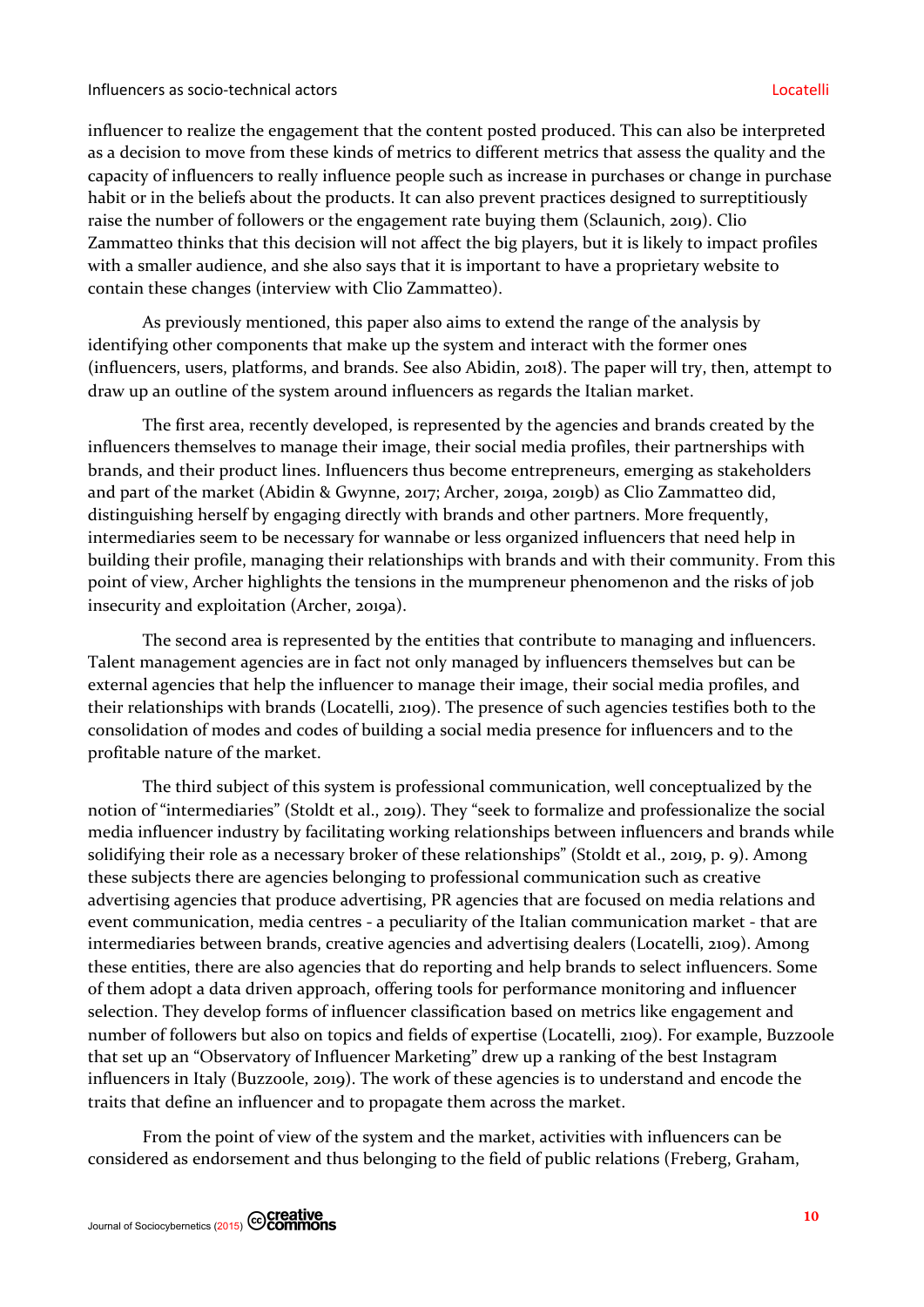### Influencers as socio-technical actors Locatelli

McGaughey, & Freberg, 2011), product placement (Jin & Muqaddam, 2019), or paid media (author, 2109; Evans, Phua, Lim, & Jun, 2017). As endorsers, influencers can be involved for free, by being given product samples or invitations to events and then required to write or post about the brand in their social media profiles. For product placement or paid posts, influencers are considered as media channels. In this case influencers produce paid contents through negotiation with brands that, in turn, have to adopt a flexible approach to their products promotion if compared with the traditional forms of paid advertising (Stoldt et al., 2019).

A fourth element are regulatory bodies that oversee communication and advertising, like the above mentioned IAP or the Italian Authority for Guarantees in Communications (Autorità per le Garanzie nelle Comunicazioni - AGCOM). These entities are responsible for defining what is and what is not advertising, and the conditions for transparent communication.

Last but not least in this survey of the field come broadcasting and online media that contribute to boosting the importance and popularity of influencers and also create articles and news about them, as for other celebrities (Abidin, 2018). They help to confirm their status and to blur the line between influencer and celebrities, but they can also be exploited by influencers to promote and consolidate their status.

Gathering together the subjects discussed above and trying in conclusion to map out a system, it can be said that platforms are enabling agents that through their algorithms and affordances offer a means to build a personal presence that can be transformed into a status, namely the influencer. This is achieved through practices of self-branding, authenticity, expertise assertion, social network creation and nurture, advertising for promoting posts and profiles, to mention just some of the processes that create and consolidate their status. Influencers offer social media platforms contents, traffic, users, and engagement, providing contents that constantly feed the algorithm. The power balance does not seem fair and equal. As the literature showed, at present platforms seem to have more power, determining the rules of the frame. Influencers risk being underpaid workers, with the exception of well-established personalities, like Clio Zammatteo, who have the power to negotiate and create an ecosystem to support them.

Contents are intermediaries, because they are produced by influencers, posted on platforms, seen and engaged by users. They also mediate between influencers and brands through the intermediation (except in some cases like ClioMakeUp) of specific agencies. Contents also produce new languages and styles which may set the trends of the platforms and - when the outcome of partnership with a brand - create new forms of product placement in which the advertised product or brand is presented in within the style of the influencer, a process that Abidin (2016, 2018) calls "advertorials". Influencers and this system thus contribute to shaping the use and imaginary of social media platforms by influencing one another reciprocally.

# **5. Conclusions and further research**

This paper shows that the so-called influencer phenomenon is multifaceted, and many disciplines are coming to terms with it. From sociology to marketing, a range of disciplines have studied the phenomenon with a view to understanding how influencers build an online presence, how they create a field of expertise and a strong social network, and how best to identify the right subjects for brand communication and to then assess their performance.

Due to the growth of this phenomenon and also to the increased stability of social media platforms as socio-technical systems, the paper has attempted to focus on the influencer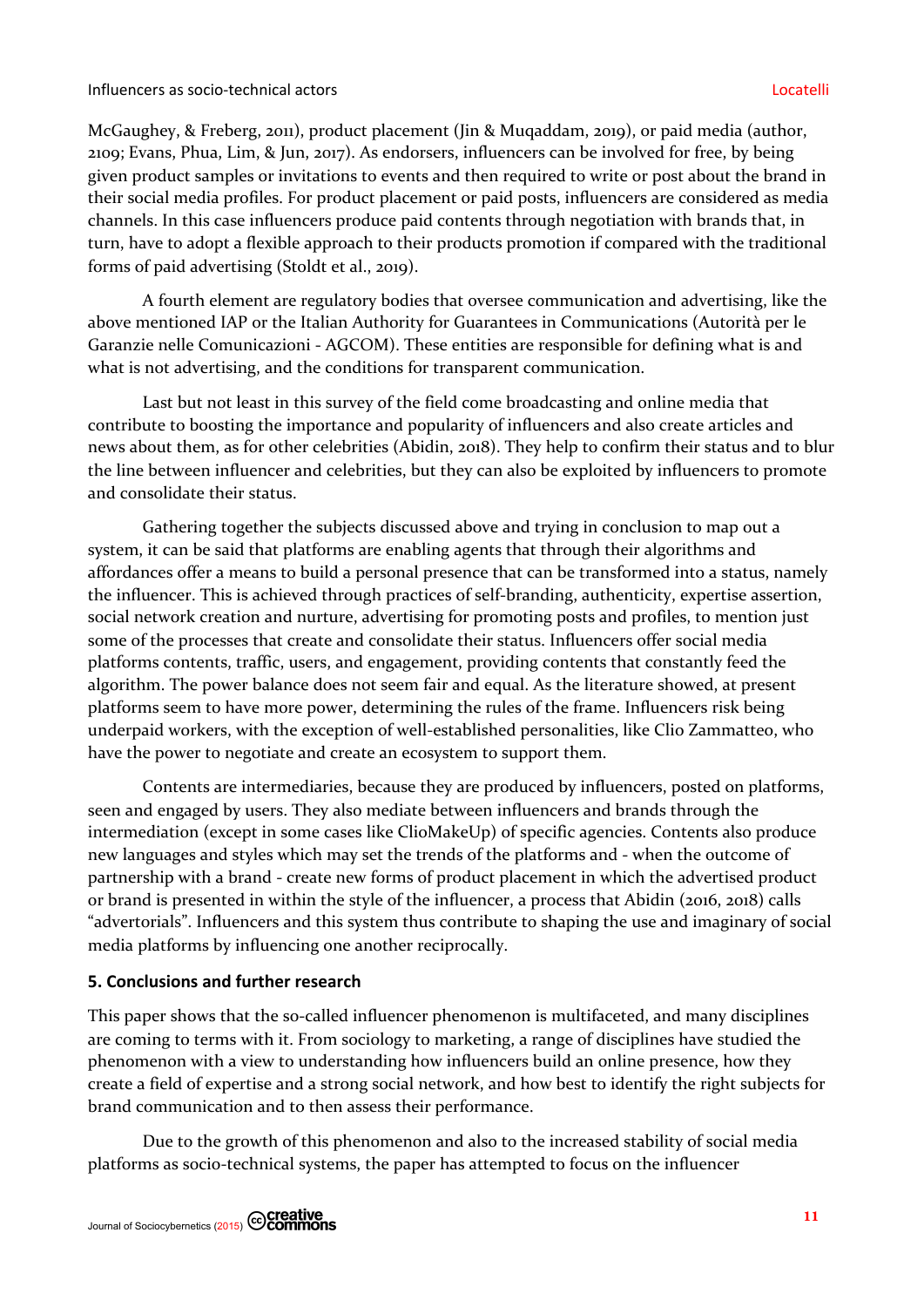phenomenon by adopting an ecological approach, trying to delineate the paths of influence and the system that underlies beside and beneath them.

Moving from a genealogy of the phenomenon and focusing on the different terms used to describe them, the paper shows the almost "native" presence of influencers and opinion leaders within the online social networks and how it became progressively entangled with marketing dynamics that had identified digital influencers as relevant stakeholders for public relations or product placement. If, at the outset, social and personal characteristics were identified as markers of digital opinion leaders and influencers, over time the relationship both with platforms and their affordances and with brands emerged as common themes of the academic literature, together with the nature of the new profession and of digital labor. Researchers drew attention to the constant adaptation and shaping between digital influencers and platforms. If, on the one hand, platforms offer predefined patterns of actions through algorithms and affordances that direct users actions according to predefined patterns, on the other, their status as "always beta" platforms facilitates the agency of users who are able to modify their trajectories of development (not a definitive closure but a temporary one using SST language). Digital influencers can be defined, then, as socio-technical actors, which is to say social subjects able to combine social agency and a skilled use of the digital platforms. In SST terms they also act as "relevant social groups" that contribute to assessing the meaning and uses of the platforms, driving other users' behavior, but also managing the flexibility margins of the platforms in order to regulate their online presence. In this process they are not alone but are part of a system of intermediaries that is becoming more and more complex as time goes by. Among the most interesting entities there are influencer enterprises that can be seen as the product of a neo-liberal economy (Archer, 2019b) but also as a consequence of the professionalization process that influencers have undergone. Among the other actors several are from the professional communication agencies involved, from creative to talent management, from intermediaries to enterprises directly founded by the influencers to manage their partnerships and projects. Media and brands have, of course, a huge role in driving and shaping the sector, providing celebrity on the one hand, and money on the other. All the parts of this system depend on one another and cooperate to shape it.

The STS approach proved to be useful in disentangling the several actors of the system, but as platforms evolved and took on their present form the opportunities for mutual shaping have gradually diminished as the balance of power seems to be tending in favor of the platforms. More research is needed to better understand the concepts of closure, script, and relevant social groups within social media platforms and the role of other relevant social groups as communication agencies and brands.

Further research is needed in this field to understand if self-branding and entrepreneurial skills are new forms of labor and exploitation, as former studies suggested, or whether they provide a new form of work and work-life balance for mothers, for example. More investigation is also needed to comprehend the differences between the several types of influencers from this viewpoint and to arrive at a clearer understanding of their role within the system. Other productive areas of research might well focus on the effectiveness of the partnership with influencers, analyzing their role in a systemic way, not merely considering online metrics but also the impact on people's beliefs, opinions, and purchasing habits.

### **References**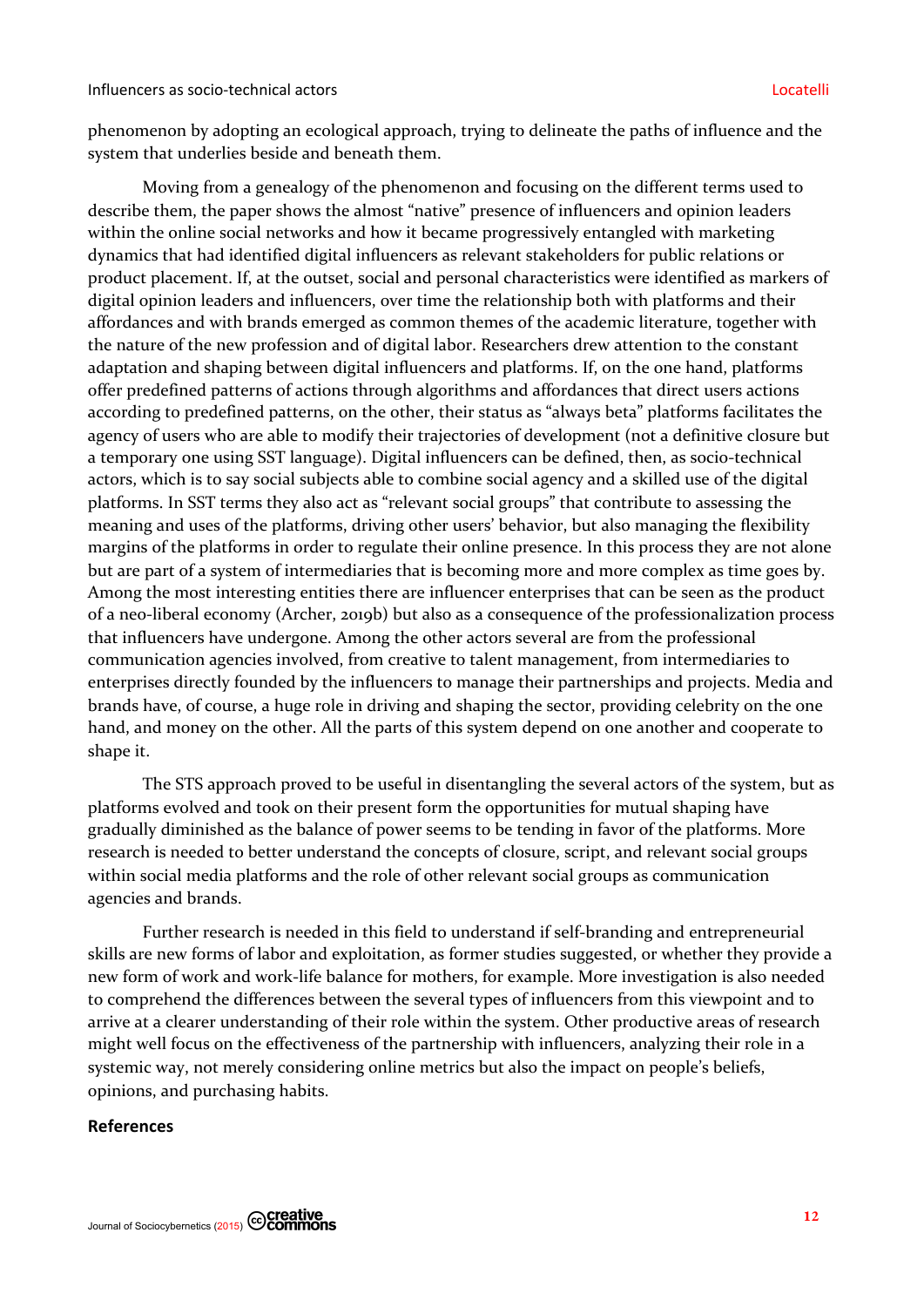- Abidin, C. (2015). Intimacies: Influencers and Perceived Interconnectedness Influencers in Singapore. Ada, (8), 1–16.
- Abidin, C. (2016). Visibility labour: Engaging with Influencers' fashion brands and #OOTD advertorial campaigns on Instagram. Media International Australia, 161(1), 86–100. https://doi.org/10.1177/1329878X16665177
- Abidin, C. (2017). #familygoals: Family Influencers, Calibrated Amateurism, and Justifying Young Digital Labor. Social Media + Society, 3(2), 205630511770719. https://doi.org/10.1177/2056305117707191
- Abidin, C. (2018). Internet Celebrity. Understanding Fame Online. BIngley: Emerald Publishing Limited.
- Abidin, C., & Gwynne, J. (2017). Entrepreneurial Selves, Feminine Corporeality and Lifestyle Blogging in Singapore. Asian Journal of Social Science, 45(4–5), 385–408. https://doi.org/10.1163/15685314-04504002
- Abidin, C., & Thompson, E. C. (2012). Buymylife.com: Cyber-femininities and commercial intimacy in blogshops. Women's Studies International Forum, 35(6), 467–477. https://doi.org/10.1016/j.wsif.2012.10.005
- Archer, C. (2019a). How influencer 'mumpreneur' bloggers and 'everyday' mums frame presenting their children online. Media International Australia, 170(1), 47–56. https://doi.org/10.1177/1329878X19828365
- Archer, C. (2019b). Social media influencers, post-feminism and neoliberalism: How mum bloggers' 'playbour' is reshaping public relations. Public Relations Inquiry, 8(2), 149–166. https://doi.org/10.1177/2046147X19846530
- Arriagada, A., & Ibáñez, F. (2020). "You Need At Least One Picture Daily, if Not, You're Dead": Content Creators and Platform Evolution in the Social Media Ecology. Social Media + Society. https://doi.org/10.1177/2056305120944624
- Aroldi, P., & Vittadini, N. (2015). Audiences as Socio-Technical Actors. The "Styles" of Social Network Site Users. In F. Zeller, C. Ponte, & B. O'Neill (Eds.), Revitalising Audience Research. Innovations in European Audience Research (pp. 195–214). New York - Oxon: Routledge.
- Audrezet, A., de Kerviler, G., & Guidry Moulard, J. (2018). Authenticity under threat: When social media influencers need to go beyond self-presentation. Journal of Business Research, (November 2017), 0–1. https://doi.org/10.1016/j.jbusres.2018.07.008
- Bijker, W. E., Pinch, T., & Hughes, T. P. (1989). The Social Construction of Technological Systems. Cambridge, Mass.: MIT Press.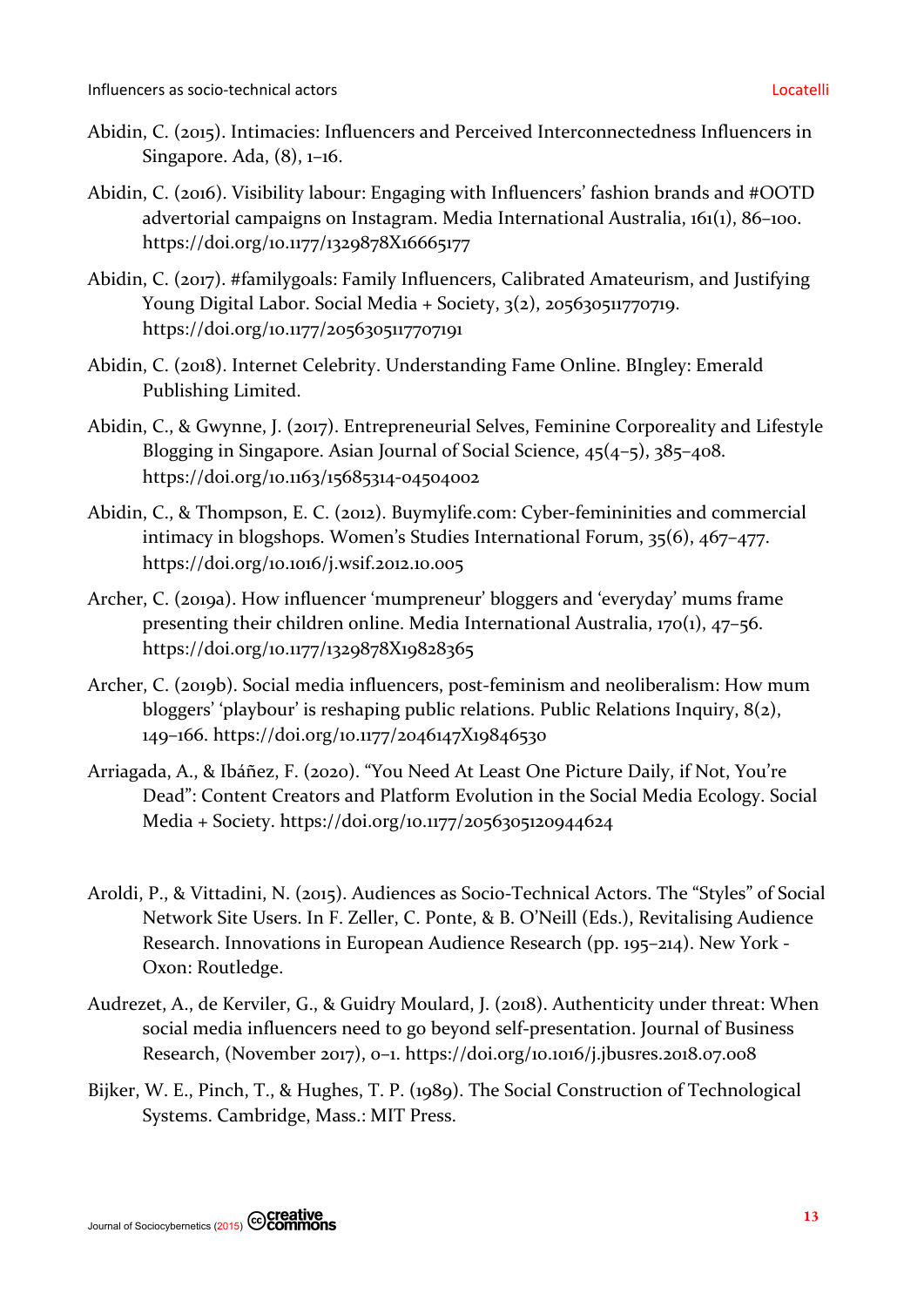- Boccia Artieri, G., & Gemini, L. (2019). Mass media and the web in the light of Luhmann's media system. Current Sociology. https://doi.org/10.1177/0011392119837542
- Bokunewicz, J. F., & Shulman, J. (2017). Influencer identification in Twitter networks of destination marketing organizations. Journal of Hospitality and Tourism Technology, 8(2), 205–219. https://doi.org/10.1108/JHTT-09-2016-0057
- Bucher, T. ;, & Helmond, A. (2018). The Affordances of Social Media Platforms. In T. Burgess, J; Marwick, A.; Poell (Ed.), The SAGE Handbook of Social Media (pp. 233–253). SAGE Publications.
- Buzzoole. (2019). I migliori fashion influencer italiani su Instagram. Retrieved September 16, 2019, from https://blog.buzzoole.com/it/osservatorio-influencer-marketing/i-migliori-fashion-in fluencer-italiani/
- Carter, D. (2016). Hustle and Brand: The Sociotechnical Shaping of Influence. Social Media and Society, 2(3). https://doi.org/10.1177/2056305116666305
- ClioMakeUp. (n.d.). Chi Siamo. Retrieved September 15, 2019, from https://blog.cliomakeup.com/chi-siamo/
- Cotter, K. (2019). Playing the visibility game: How digital influencers and algorithms negotiate influence on Instagram. New Media & Society, 21(4), 895–913. https://doi.org/10.1177/1461444818815684
- Duffy, B. (2015) Amateur, Autonomous, and Collaborative: Myths of Aspiring Female Cultural Producers in Web 2.0. Critical Studies in Media Communication, 32(1), 48-64, DOI: 10.1080/15295036.2014.997832
- Duffy, B. E., Poell, T., & Nieborg, D. B. (2019). Platform Practices in the Cultural Industries: Creativity, Labor, and Citizenship. Social Media + Society. https://doi.org/10.1177/2056305119879672
- Evans, N. J., Phua, J., Lim, J., & Jun, H. (2017). Disclosing Instagram Influencer Advertising: The Effects of Disclosure Language on Advertising Recognition, Attitudes, and Behavioral Intent. Journal of Interactive Advertising, 2019 (August 2017), 00–00. https://doi.org/10.1080/15252019.2017.1366885
- Fitzgerald, M. (2019). Instagram Starts Test To Hide Number of Likes Posts Receive for Users in 7 Countries. Retrieved September 13, 2019, from https://time.com/5629705/instagram-removing-likes-test/
- Freberg, K., Graham, K., McGaughey, K., & Freberg, L. A. (2011). Who are the social media influencers? A study of public perceptions of personality. Public Relations Review, 37(1), 90–92. https://doi.org/10.1016/j.pubrev.2010.11.001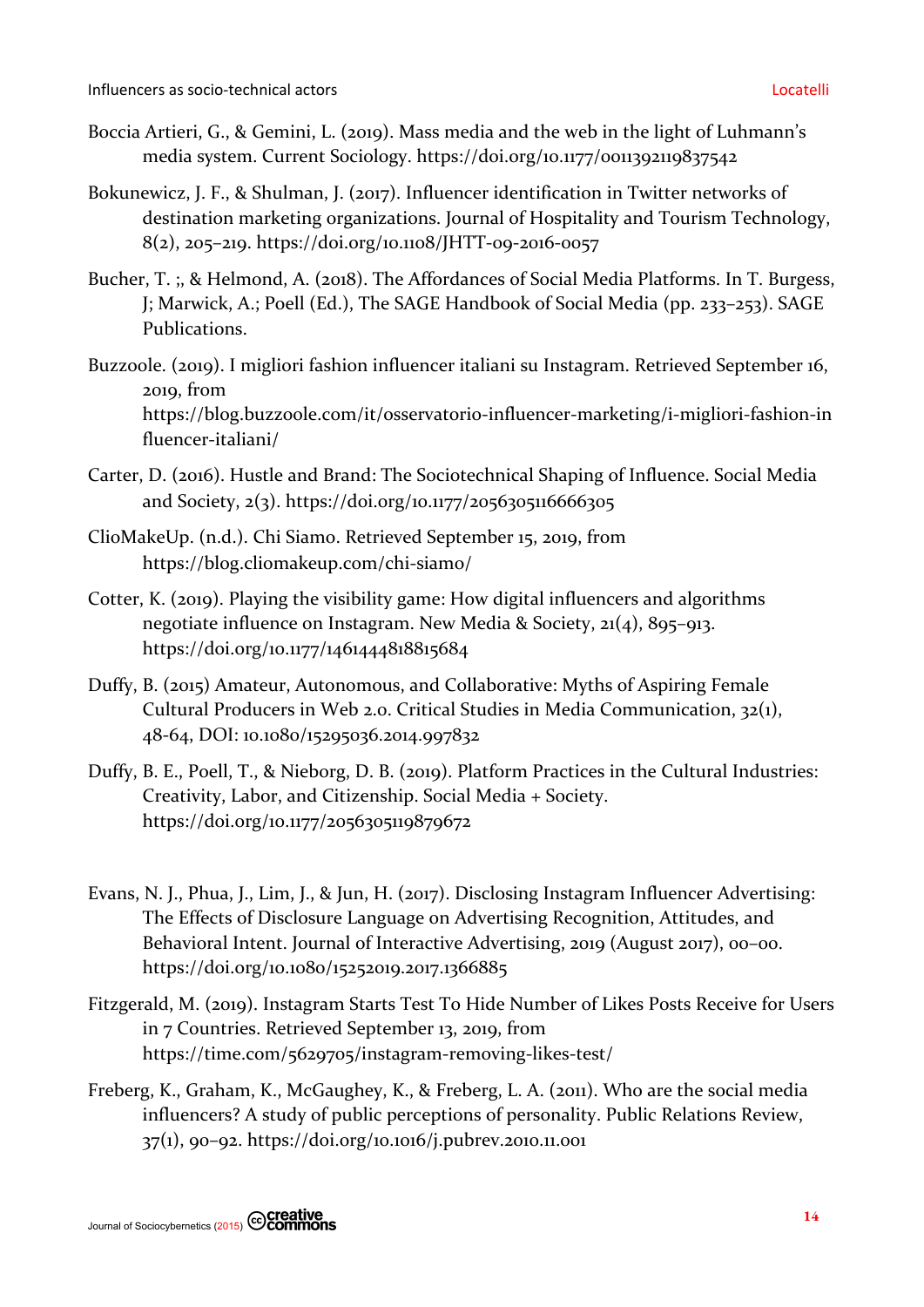- Fulk, J. (1993). Social Construction of Communication Technology. Academy of Management Journal, 36(5), 921-950.
- Gannon, V., & Prothero, A. (2016). Beauty blogger selfies as authenticating practices. European Journal of Marketing, 50(9–10), 1858–1878. https://doi.org/10.1108/EJM-07-2015-0510
- Gannon, V., & Prothero, A. (2018). Beauty bloggers and YouTubers as a community of practice. Journal of Marketing Management, 34(7–8), 592–619. https://doi.org/10.1080/0267257X.2018.1482941
- Giphy. (n.d.). Get Your GIFs & Stickers Into GIPHY's Search. Retrieved September 13, 2019, from https://support.giphy.com/hc/en-us/articles/360020233051-Get-Your-GIFs-Stickers-In to-GIPHY-s-Search-
- Guo, L., Jin, B., Yao, C., Yang, H., Huang, D., & Wang, F. (2016). Which doctor to trust: A recommender system for identifying the right doctors. Journal of Medical Internet Research, 18(7). https://doi.org/10.2196/jmir.6015
- Herring, S. C., Kouper, I., Paolillo, J. C., Scheidt, L. A., Tyworth, M., Welsch, P., … Yu, N. (2005). Conversations in the blogosphere: An analysis "from the bottom up." Proceedings of the Annual Hawaii International Conference on System Sciences, 00(C), 107.
- Hurley, Z. (2019). Imagined Affordances of Instagram and the Fantastical Authenticity of Female Gulf-Arab Social Media Influencers. Social Media + Society, 5(1), 205630511881924. https://doi.org/10.1177/2056305118819241
- Instagram. (n.d.). Branded Content Tools on Instagram. Retrieved September 14, 2019, from https://business.instagram.com/a/brandedcontentexpansion
- Instagram. (2019). How Instagram Feed Works. Retrieved September 15, 2019, from https://help.instagram.com/1986234648360433
- Jin, S. V., & Muqaddam, A. (2019). Product placement 2.0: "Do Brands Need Influencers, or Do Influencers Need Brands?" Journal of Brand Management, 26(5), 522–537. https://doi.org/10.1057/s41262-019-00151-z
- Kapitan, S., & Silvera, D. H. (2016). From digital media influencers to celebrity endorsers: attributions drive endorser effectiveness. Marketing Letters, 27(3), 553–567. https://doi.org/10.1007/s11002-015-9363-0
- Katz, E., & Lazarsfeld, P. (1955). Personal influence: The part played by people in the flow of mass communications. New York, US: The Free Press.
- Kelly, J. A., St Lawrence, J. S., Diaz, Y. E., Stevenson, L. Y., Hauth, A. C., Brasfield, T. L., … Andrew, M. E. (1991). HIV risk behavior reduction following intervention with key opinion leaders of population: an experimental analysis. American Journal of Public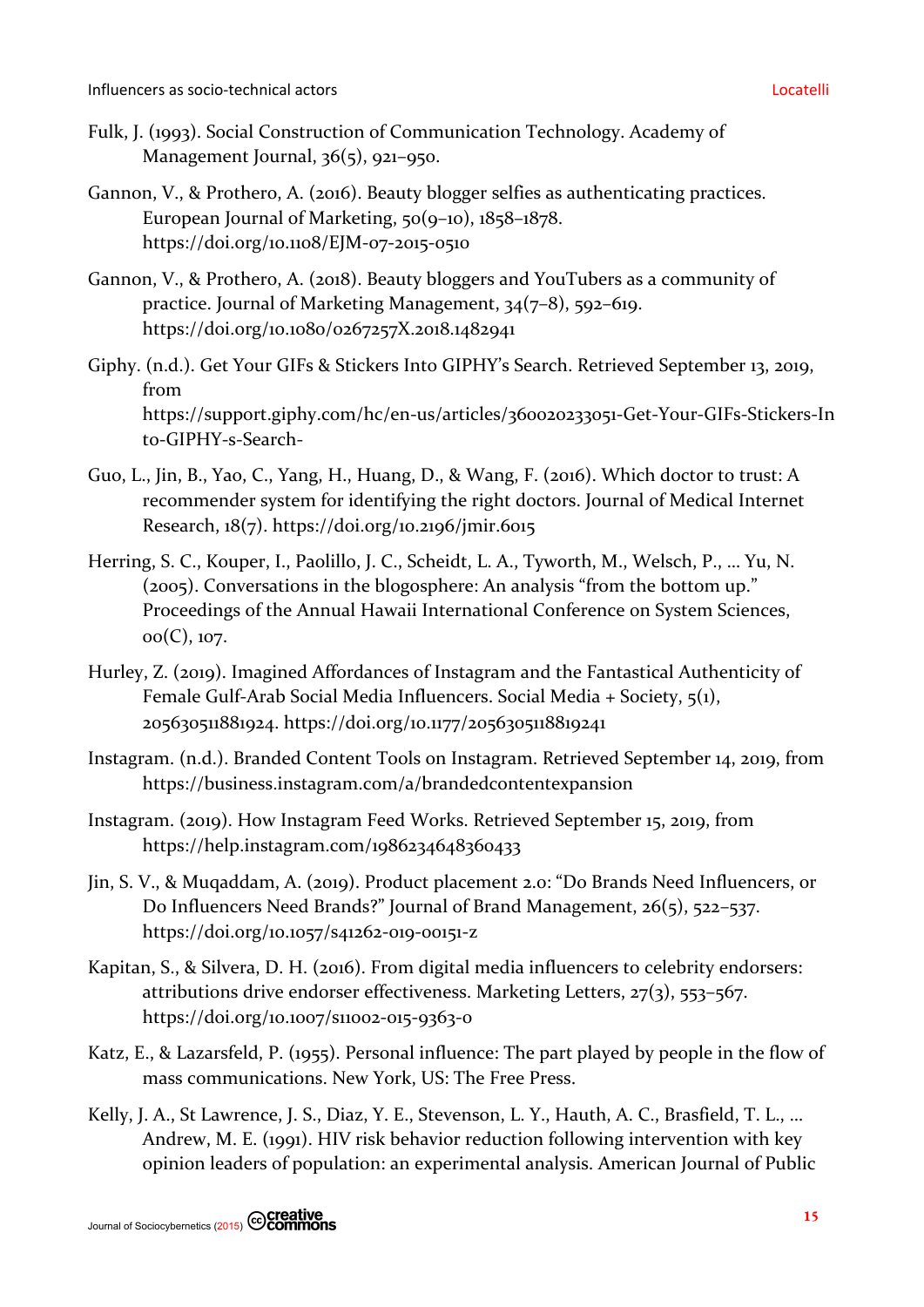Health, 81(2), 168–171. Retrieved from

http://www.ncbi.nlm.nih.gov/pubmed/1990853%0Ahttp://www.pubmedcentral.nih.g ov/articlerender.fcgi?artid=PMC1404968

- Ko, H. C. (2012). Why are A-list bloggers continuously popular? Online Information Review, 36(3), 401–419. https://doi.org/10.1108/14684521211241422
- Locatelli, E. (2014). The Blog Up. Storia sociale del blog in Italia. Milano: FrancoAngeli.
- Locatelli, E. (2017). Images of breastfeeding on instagram: Self-representation, publicness, and privacy management. Social Media + Society. https://doi.org/10.1177/2056305117707190
- Locatelli, E. (2019). L'evoluzione delle professioni nell'ambito della comunicazione d'impresa, i media digitali e i social media. In Libro Bianco delle Professioni della Comunicazioni 2019, Milano: Franco Angeli.
- Lutton, A. (2019). YouTubers-turned-authors and the problematic practice of authenticity. Celebrity Studies, 10(3), 380–395. https://doi.org/10.1080/19392397.2019.1630153
- Mackenzie, D., & Wajcman, J. (Eds.). (1985). The Social Shaping of Technology: How the Refrigetor got its Hum (1st ed.). Milton Keynes: Open University Press.
- Mackenzie, D., & Wajcman, J. (Eds.). (1999). The Social Shaping of Technology (2nd ed.). Buckingham: Open University Press.
- McCosker, A. (2018). Engaging mental health online: Insights from beyondblue's forum influencers. New Media and Society, 20(12), 4748–4764. https://doi.org/10.1177/1461444818784303
- Milani, F. (n.d.). Gli influencer nel mirino delle Autorità: storica pronuncia del Giurì in tema di pubblicità occulta su Instagram. Retrieved September 13, 2019, from https://www.diritto24.ilsole24ore.com/art/dirittoCivile/2018-07-13/gli-influencer-miri no-autorita-storica-pronuncia-giuri-tema-pubblicita-occulta-instagram-114903.php?p review=true
- Milano, F. (2019). Stories di successo / La storia di ClioMakeUp. Retrieved September 15, 2019, from https://stream24.ilsole24ore.com/podcast/economia/stories-successo-storia-cliomake up/ACbSmhj
- Morvillo, C. (2019). Noi, influencer che sveliamo gli sponsor. Retrieved September 15, 2019, from

https://www.corriere.it/cronache/19\_febbraio\_02/noi-influencer-che-sveliamo-spons or-063efe90-2729-11e9-a470-fc09ad5adcfe.shtml?intcmp=googleamp

O'Meara, V. (2019). Weapons of the chic: Instagram influencer engagement pods as practices of resistance to Instagram platform labor. Social Media + Society, 5(4), 1–11. https://doi. org/10.1177/2056305119879671.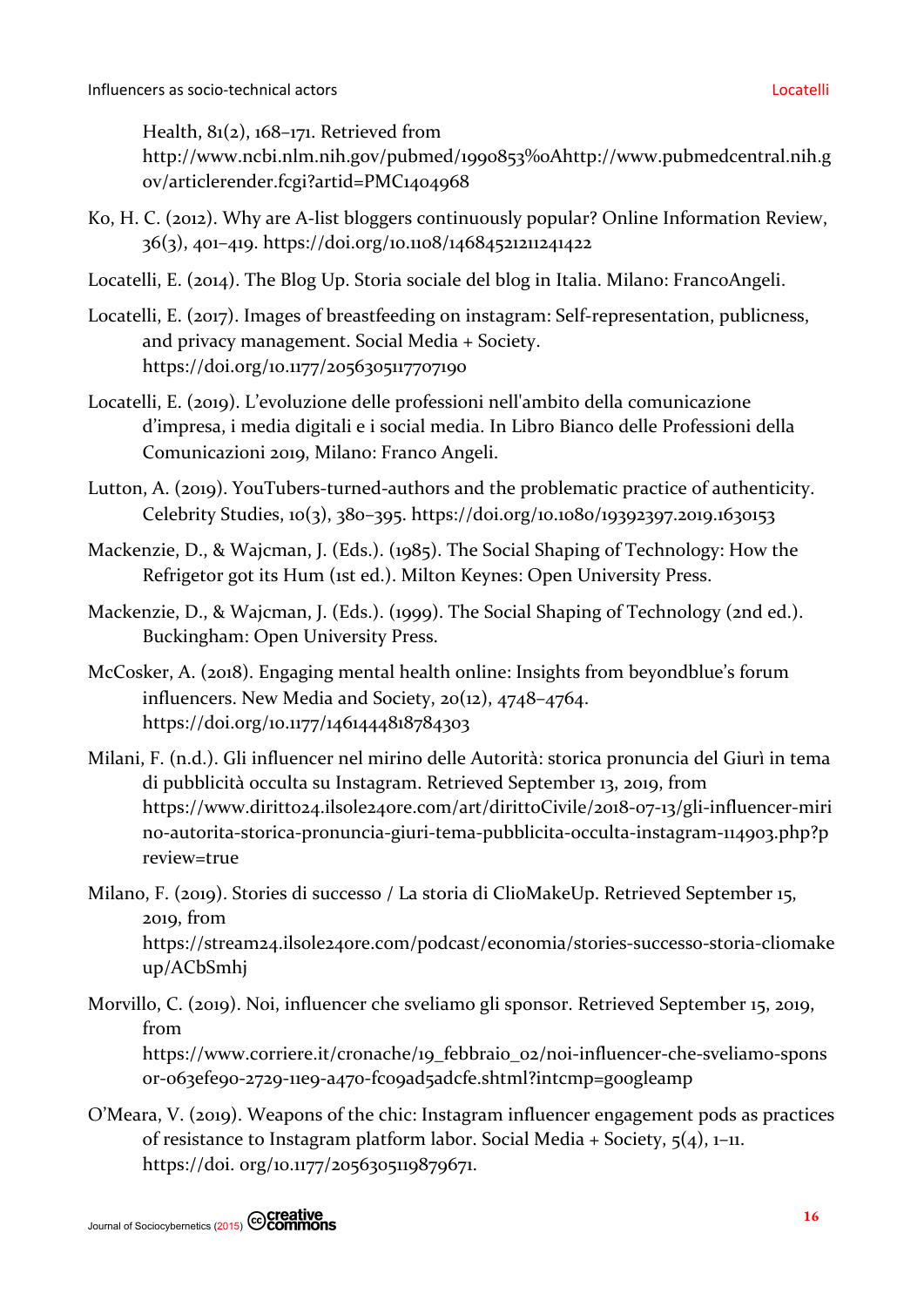- Oudshoorn, N., & Pinch, T. (2003). Introduction. In N. Oudshoorn & T. Pinch (Eds.), How Users Matter. The Co-construction of Users and Technology (pp. 1–25). Cambridge, Mass.: MIT Press.
- Pasquali, F., & Scifo, B. (Eds.). (2004). Consumare la rete. La fruizione di internet e la navigazione del web. Milano: Vita & Pensiero.
- Porro, G. (2018). L'associazione dei pubblicitari apre agli influencer: Chiara Ferragni a bordo. Retrieved September 15, 2019, from https://www.wired.it/internet/web/2018/11/29/influencer-pubblicita-trasparenza-chia ra-ferragni/
- Postigo, H. (2016). The socio-technical architecture of digital labor: Converting play into YouTube money. New Media and Society, 18(2), 332–349. https://doi.org/10.1177/1461444814541527
- Scifo, B. (2005). Culture mobili. Ricerche sull'adozione giovanile della telefonia cellulare. Milano: Vita & Pensiero.
- Sclaunich, G. (2019). Instagram, ecco perché non vedete più il numero di like delle foto. Retrieved September 13, 2019, from https://www.corriere.it/tecnologia/19\_luglio\_17/instagram-ecco-perche-non-vedete-p iu-numero-like-foto-e964a9f0-a86a-11e9-ad04-d2eaa84e69e7.shtml
- Senft, T. M. (2008). Camgirls: Celebrity and Community in the Age of Social Networks. New York: Peter Lang.
- Senft, T. M. (2013). Microcelebrity and the Branded Self. A Companion to New Media Dynamics, 346–354. https://doi.org/10.1002/9781118321607.ch22
- Shi, J., & Salmon, C. T. (2018). Identifying opinion leaders to promote organ donation on social media: Network study. Journal of Medical Internet Research, 20(1), 1–12. https://doi.org/10.2196/jmir.7643
- Siles, I. (2017). Networked selves: Trajectories of blogging in the United States and France. New York: Peter Lang (Digital Formation series).
- Siles, I. (2012). The rise of blogging: Articulation as a dynamic of technological stabilization. New Media & Society, 14(5) 781– 797. DOI: 10.1177/1461444811425222.
- Stoldt, R., Wellman, M., Ekdale, B., & Tully, M. (2019). Professionalizing and Profiting: The Rise of Intermediaries in the Social Media Influencer Industry. Social Media + Society, 5(1), 205630511983258. https://doi.org/10.1177/2056305119832587
- Uzunoǧlu, E., & Misci Kip, S. (2014). Brand communication through digital influencers: Leveraging blogger engagement. International Journal of Information Management, 34(5), 592–602. https://doi.org/10.1016/j.ijinfomgt.2014.04.007